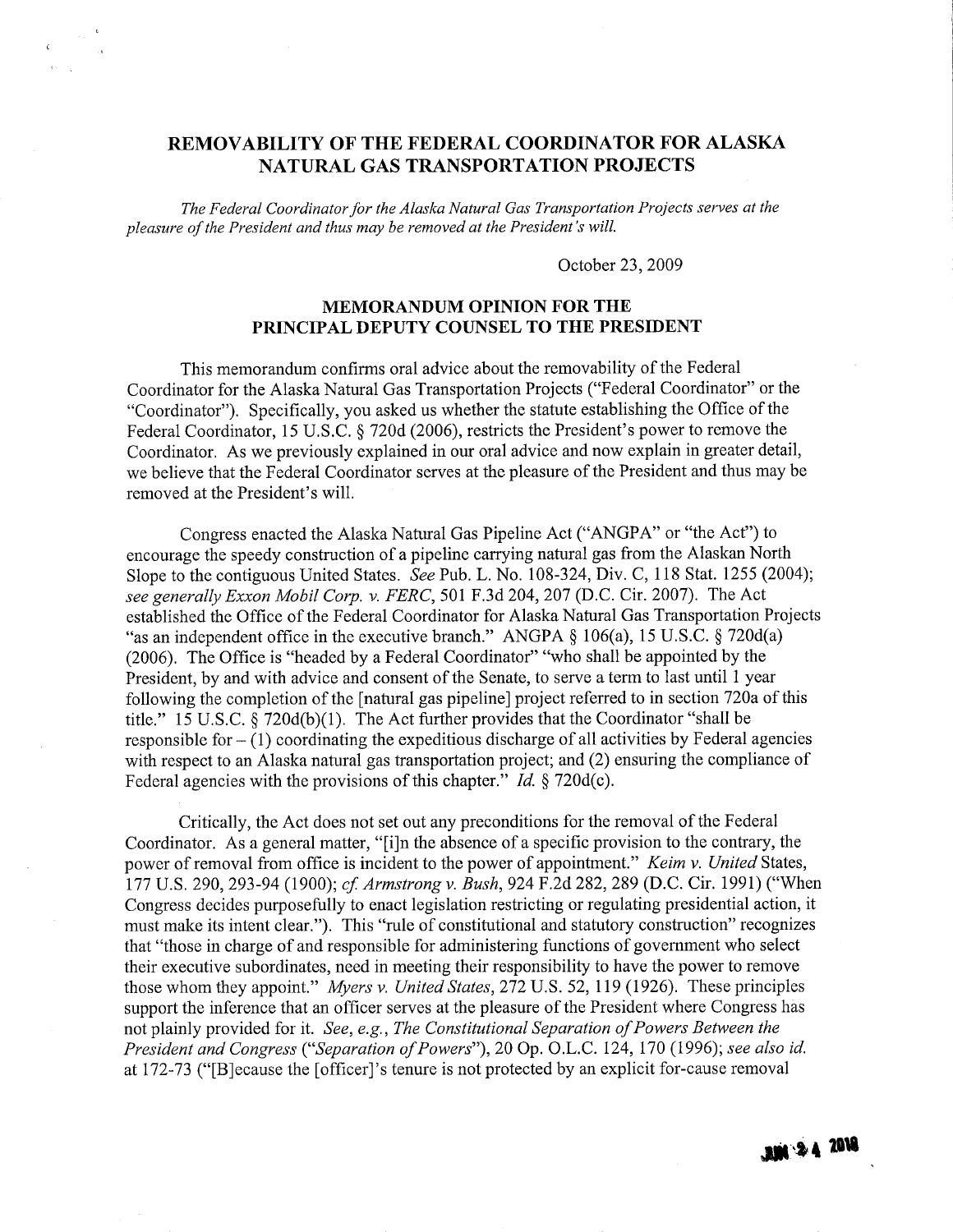### Opinions of the Office of Legal Counsel in Volume 33

K

limitation, . . . we therefore infer that the President has at least the formal power to remove the [officer] at will."); Removal of Holdover Officials Serving on the Federal Housing Finance Board and the Railroad Retirement Board, 21 Gp. O.L.C. 135, 135 (1997) ("FHFB/RRB Removal").

Because Congress did not explicitly provide tenure protection to the Federal Coordinator, the President, consistent with the above settled principles, may remove her without cause.

The only two textual indications that are conceivably to the contrary-i.e., the Coordinator's fixed term, 15 U.S.C.  $\S$  720d(b)(1), and the "independen[ce]" of the Office, *id.*  $§ 720d(a)$ —do not undermine the above conclusion. First, the Supreme Court has long held fixed terms to impose a limit on service but not to imply tenure protection. Parsons v. United States, 167 U.S. 324, 338-39 (1897) (President can remove United States Attorneys even during their appointed four-year terms); see also Memorandum for J. Paul Oetken, Associate Counsel to the President, from Randolph D. Moss, Assistant Attorney General, Office of Legal Counsel, Re: Displacement of Recess Appointees in Tenure-Protected Positions (Sept. 1, 2000) (noting that "statutory term is a limit, rather than a protection of tenure."). The Act's legislative history supports the application of those precedents here. A predecessor bill of the same Congress, S. 1005, defined the Federal Coordinator position using language nearly identical to that in 15 U.S.C. § 720d. Although the accompanying Senate Report observed that the "Coordinator will serve a term that lasts one year beyond the completion of construction on the pipeline," S. Rep. No. 108-43, at 138 (2003), it explained that the Coordinator "will serve at the pleasure of the President."  $Id.$ <sup>1</sup>

Second, that Congress established the Office of the Federal Coordinator as an "independent office in the executive branch," 15 U.S.C.  $\S$  720d(a), does not imply tenure protection. As we observed with respect to similar language, "(aJll that should be inferred from the status of an 'independent agency' is that the entity is not located within another department or agency." FHFB/RRB Removal at 4 n.5; see also Memorandum for the Attorney General from Nicholas deB. Katzenbach, Assistant Attorney General, Office of Legal Counsel, Removability of Members of the Renegotiation Board (Feb. 24, 1961) ("The significance of the  $\vert \cdot \vert$ ... phrase (i.e., "an independent establishment in the executive branch of the Government"J is uncertain, but there is reason to believe that Congress intended to make the Board independent of the Department of Defense and of other agencies in the executive branch, without necessarily intending that it be independent of the President as head of the executive branch."). Thus, Congress granted the Federal Coordinator a measure of free-standing authority from other executive agencies—not from the President. Indeed, although the statute grants limited authority to the Coordinator to overrule certain terms and conditions set by other federal agencies in their agreements related to the pipeline project, 15 U.S.C.  $\S$  720d(d)(2), it expressly subjects a critical

<sup>&</sup>lt;sup>1</sup> As reported out of the House Committee on Energy and Commerce, a competing bill explicitly provided that the Coordinator would "hold office at the pleasure of the President." H.R. 1644, § 2007(b)(2). H.R. Rep. No. 108-65 (2003). We do not see this provision as significant, however, since, as we have explained, there is no requirement that a law contain an express at-will removal provision. Indeed, the Senate Report, noting that the Coordinator serves at the President's pleasure, is consistent with the general rule that an express at-will removal provision need not be included in the enacted law in order to make the officer subject to the President's plenary removal authority.